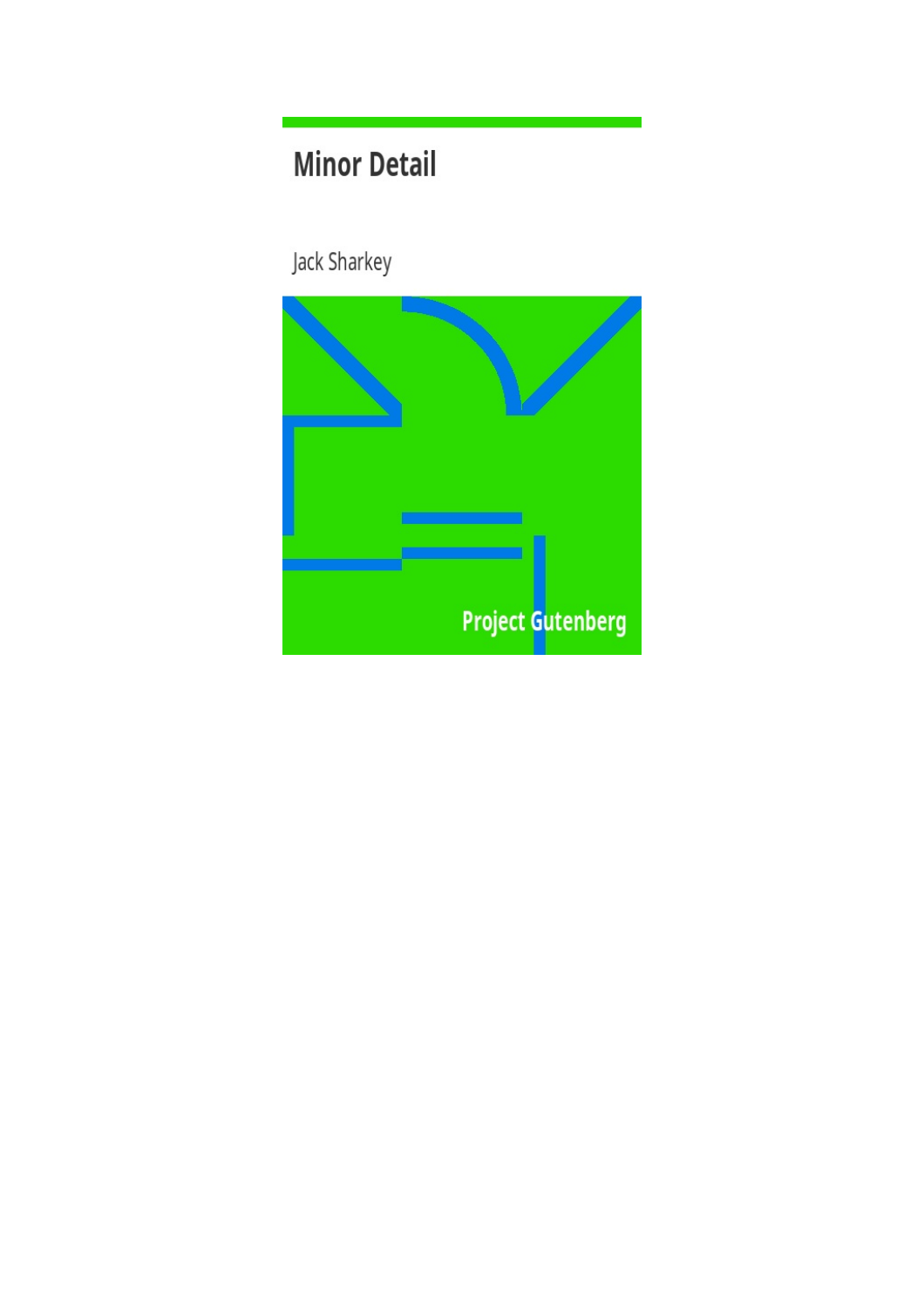The Project Gutenberg EBook of Minor Detail, by John Michael Sharkey

This eBook is for the use of anyone anywhere at no cost and with almost no restrictions whatsoever. You may copy it, give it away or re-use it under the terms of the Project Gutenberg License included with this eBook or online at www.gutenberg.net

Title: Minor Detail

Author: John Michael Sharkey

Release Date: February 23, 2009 [EBook #28156]

Language: English

\*\*\* START OF THIS PROJECT GUTENBERG EBOOK MINOR DETAIL \*\*\*

Produced by Greg Weeks, Stephen Blundell and the Online Distributed Proofreading Team at http://www.pgdp.net

> *General Webb had a simply magnificent idea for getting ground forces into the enemy's territory despite rockets and missiles and things like that. It was a grand scheme, except for one*

## **MINOR DETAIL**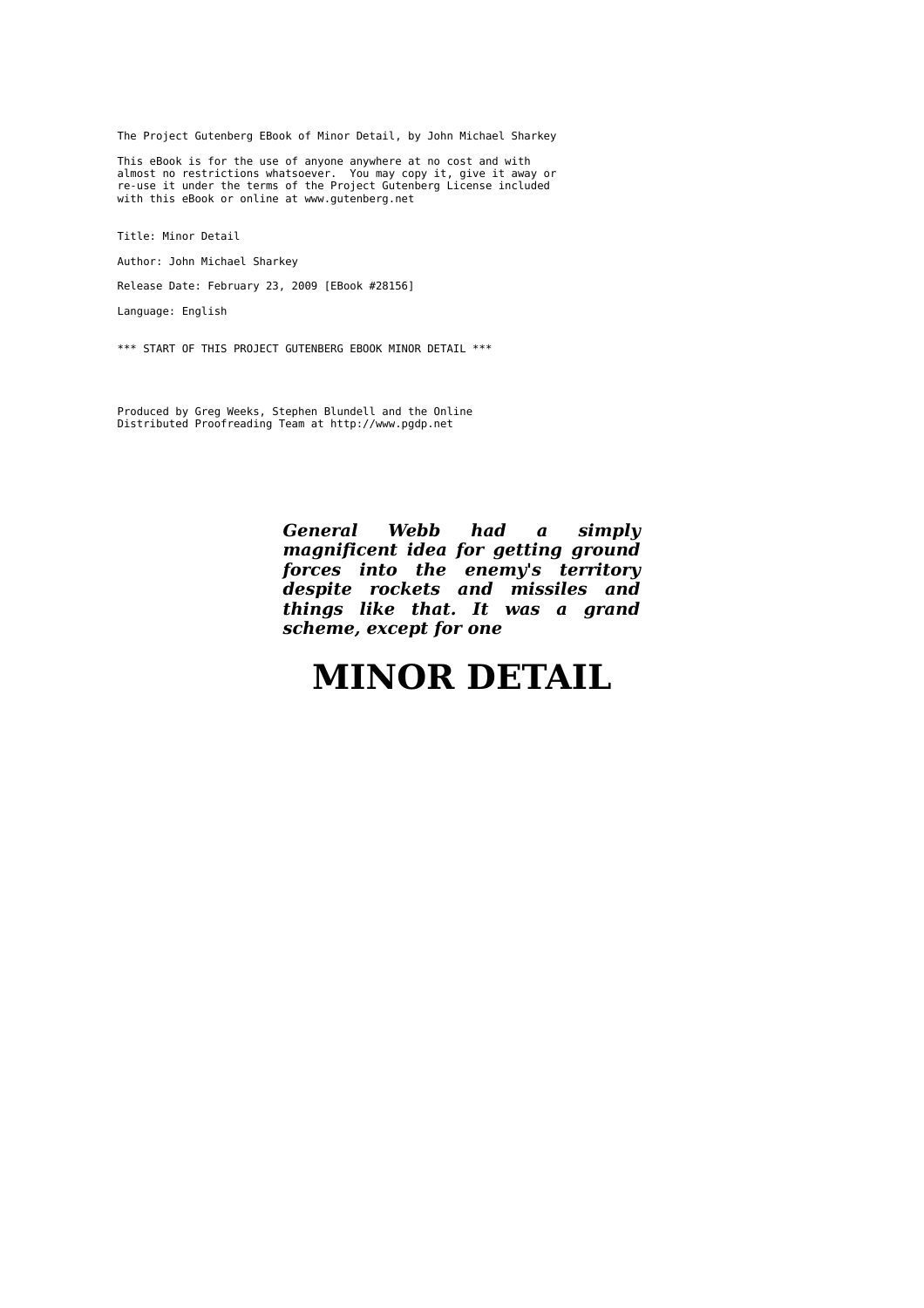## By JACK SHARKEY

 $\perp$  HE Secretary of Defense, flown in by special plane from the new Capitol Building in Denver, trotted down the ramp with his right hand outstretched before him.

At the base of the ramp his hand was touched, clutched and hidden by the right hand of General "Smiley" Webb in a hearty parody of a casual handshake. General Webb did everything in a big way, and that included even little things like handshakes.

Retrieving his hand once more, James Whitlow, the Secretary of Defense, smiled nervously with his tiny mouth, and said,

"Well, here I am."

This statement was taken down by a hovering circle of news reporters, dispatched by wireless and telephone to every town in the forty-nine states, expanded, contracted, quoted and misquoted, ignored and misconstrued, and then forgotten; all this in a matter of hours.

The nation, hearing it, put aside its wonted trepidations, took an extra tranquilizer or two, and felt secure once more. The government was in good hands.

Leaving the reporters in a disgruntled group beyond the cyclone-fence-and-barbed-wire barriers surrounding Project W, General Webb, seated beside Whitlow in the back of his private car, sighed and folded his arms.

"You'll be amazed!" he chortled, nudging his companion with a bony elbow.

"I—I expect so," said Whitlow, clinging to his brief case with both hands. It contained, among other things, a volume of mystery stories and a ham sandwich, neatly packaged in aluminum foil. Whitlow didn't want to chance losing it. Not, at least, until he'd eaten the sandwich.

"Of course, you're wondering where I got the idea for my project," said "Smiley" Webb, adding, for the benefit of his driver, "Keep your eyes on the road, Sergeant! The WAC barracks will still be there when you get off duty!"

"Yes, sir," came a hollow grunt from the front seat.

"Weren't you?" asked General Webb, gleaming a toothy smile in Whitlow's direction.

"Weren't I *what*?" Whitlow asked miserably, having lost the thread of their conversation due to a surreptitious glance backward at the WAC barracks in their wake.

"Wondering about the project!" snapped the general.

"Yes. We *all* were," said the Secretary of Defense, appending somewhat tartly, "That's why they *sent* me here."

"To be sure. To be sure," General Webb muttered. He didn't much like tartness in responses, but the Secretary of Defense, unfortunately, was hardly a subordinate, and therefore not subject to the general's choler. Silly little ass! he said to himself. Rather liking the sound of the words—albeit in his mind—he repeated them over again, adding embellishments like "pompous" and "mousy" and "squirrel-eyed." After three or four such thoughts, the general felt much better.

"*I* thought the whole thing up, myself," he said, proudly.

"I wish you'd stop being so ambiguous," Whitlow protested in a small voice. "Just what *is* this project? How does it work? Will it help us win the war?"

"*Sssh!*" said the general, jerking a quivering forefinger perpendicular before pursed lips. "Security!"

He closed one eye in a broad wink and wriggled a thumb in the direction of the driver. "He's only cleared for Confidential material," said the general, his tone casting aspersions on the sergeant's patriotism, ancestry and personal hygiene. "This project is, of course, *Top Secret*!" He said the words reverently, his face going all noble and brave. Whitlow half-expected him to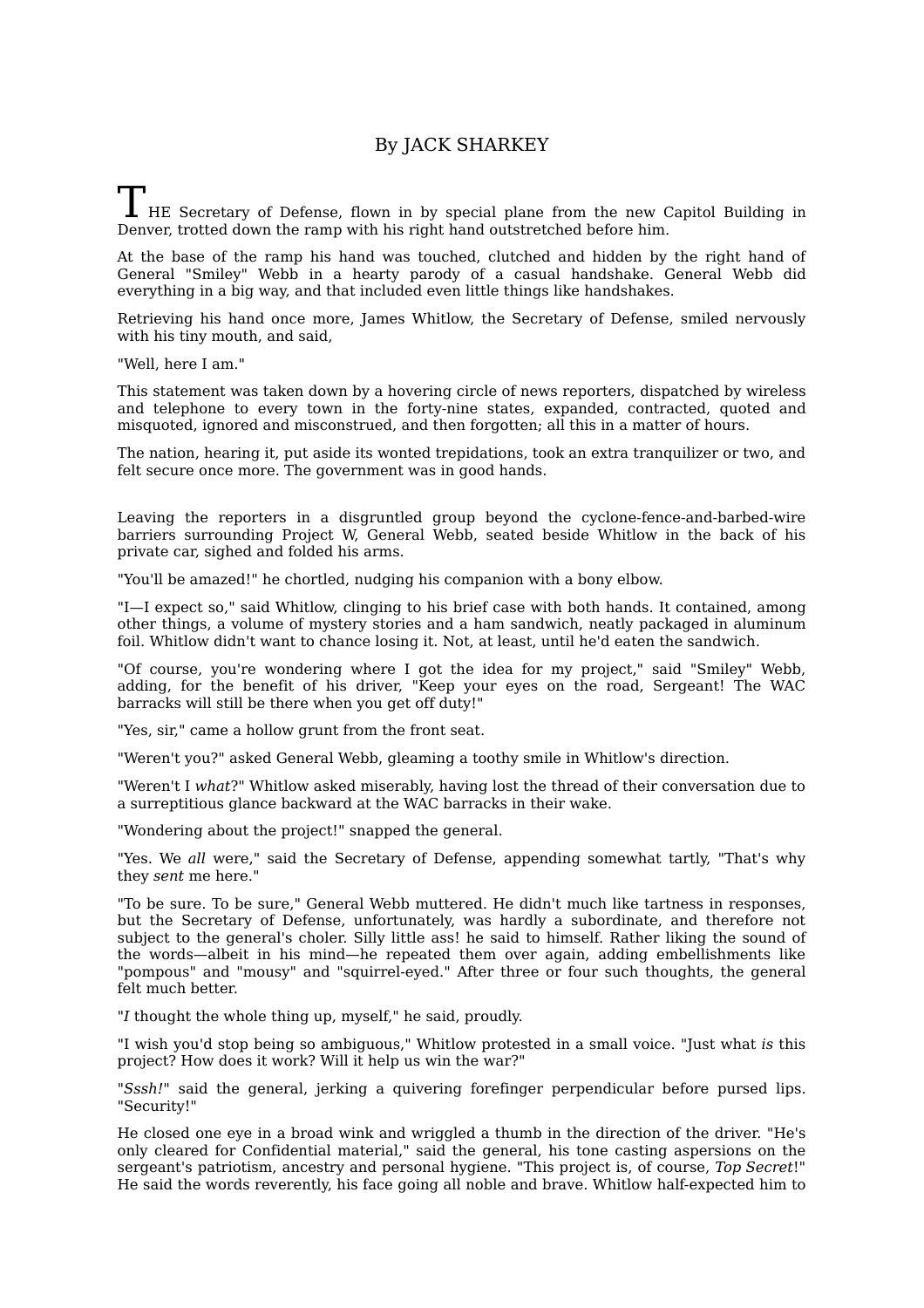remove his hat, but he did not.

They drove onward, then, in silence, until they passed by a large field, in the center of which Whitlow could discern the outlines of an immense bull's-eye, in front of a tall, somewhat rickety khaki-colored reviewing stand, draped in tired bunting.

"What's that?" asked Whitlow, relinquishing his grip on his brief case long enough to point toward the field.

"*Ssssh!*" said "Smiley" Webb. "You'll find out in a matter of hours."

"Many hours?" Whitlow asked, thinking of the ham sandwich.

General Webb consulted a magnificent platinum timepiece anchored to his thick hairy wrist by a stout leather strap.

"In exactly one hour, thirty-seven minutes, and forty-three-point-oh-oh-nine seconds!" he said, proudly.

"Thank you," Whitlow sighed. "You're certainly running this thing—whatever it is—in an efficient manner."

"Thank *you*!" General Webb glowed. "We like to think so," he added modestly.

Passwords, signs, countersigns, combination-locks and electronic recognition signals were negotiated one by one, until Whitlow was despairing of ever getting into the heart of Project W. He said as much to General Webb, who merely flashed the grin which gave him his nickname, and opened a final door.

For a moment, Whitlow thought he was going deaf. The shrill roar of screeching metal and throbbing dynamos that pounded at his eardrums began to fuddle his mind, until General Webb handed him a small cardboard box—also stamped, like every door and wall in the place, "Top Secret"—in which his trembling fingers located two ordinary rubber earplugs, which he instantly put to good use.

"There she is!" said General Webb, proudly, gesturing over the railing of the small balcony upon which they stood. "The Whirligig!"

"What?" called Secretary of Defense Whitlow, shaking his head to indicate he hadn't heard a word.

Somewhat piqued, but resigned, General Webb leaned his wide mouth nearly up against Whitlow's small pink plugged ear, and roared the same information at the top of his lungs.

Whitlow, a little stunned by the volume despite the plugs, nodded wearily, to indicate that he'd heard, then asked, in a high, piping voice, "What's it for?"

Webb's eyes bulged in their sockets. "Great heavens, man, can't you *see*?" He gestured down at his creation, his baby, his project, as though it were self-evident what its function was.

Whitlow strained his eyes to divine anything that might give a clue as to just what the government had been pouring money into for the past eight months. All he saw was what appeared to be a sort of ferris-wheel, except that it was revolving in a horizontal plane. The structure was completely enclosed in metal, and was whirling too fast for even the central shaft to be anything but a hazy, silver-blue blur.

"I see it," he shouted, squeakily. "But I don't understand it!"

"Come with me," said General Webb, re-opening the door at their backs. He was just about to step through when, with a quick blush of mortification, he remembered the "Top Secret" earplugs. Hastily, averting his face lest the other man see his embarrassment, he returned his plugs to their box, and did the same with Whitlow's.

Whitlow was glad when the door closed behind them.

"My office is this way," said Webb, striding off in a stiff military manner.

Whitlow, with a forlorn shrug, could do nothing but clutch his brief case and follow.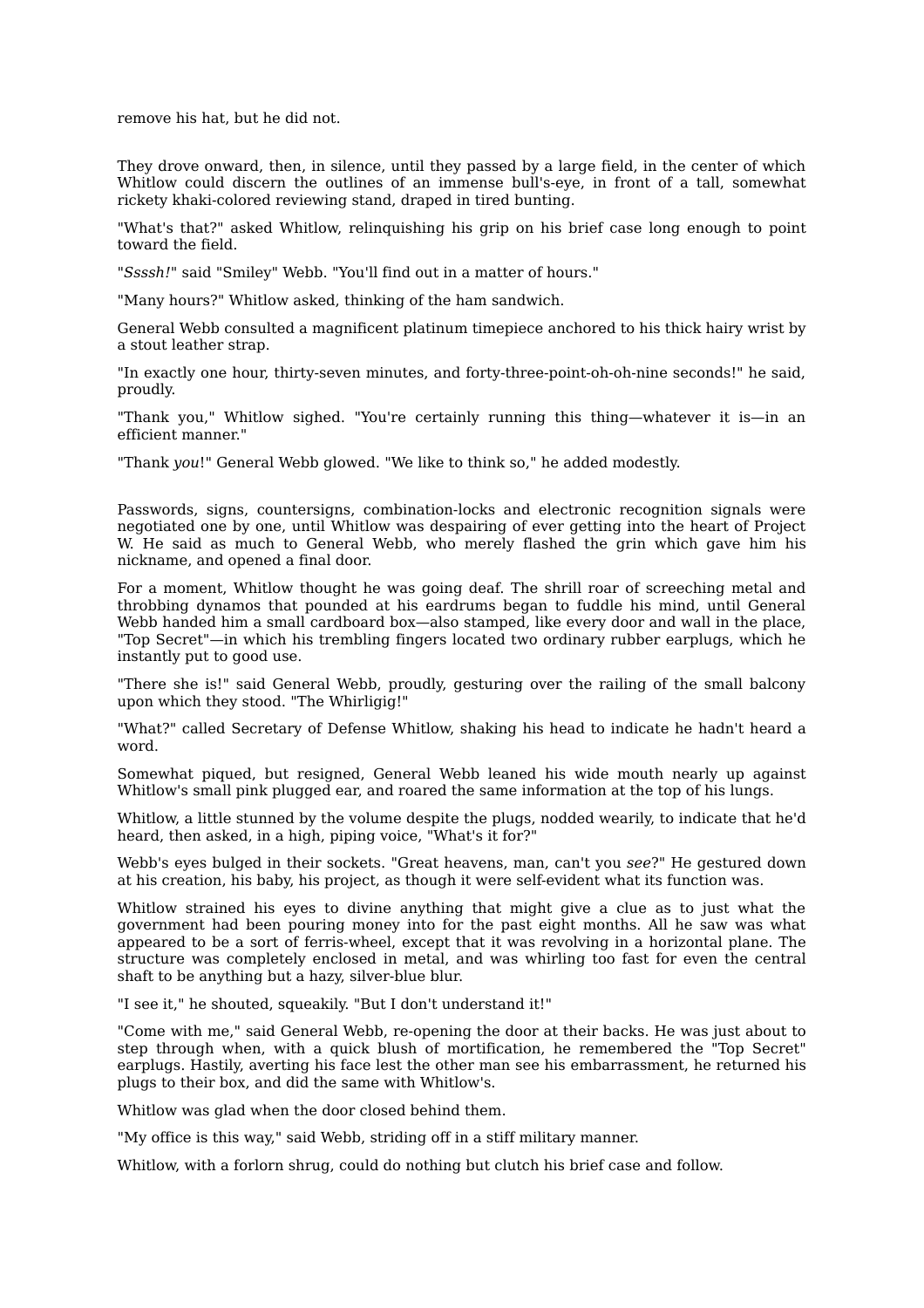"It's this way," General Webb began, once they were seated uncomfortably in his office. From a pocket in his khaki jacket, Webb had produced a big-bowled calabash pipe, and was puffing its noxious gray fumes in all directions while he spoke. "Up until the late fifties, war was a simple thing ..."

Oh, not the March of Science Speech! said Whitlow to himself. He knew it by heart. It was the talk of the Capitol, and the nightmare of military strategists. As the general's voice droned on and on, Whitlow barely listened. The general, Top Secret or no Top Secret, was divulging nothing that wasn't common knowledge from the ruins of Philadelphia to the great Hollywood crater ...

All at once, weapons had gotten *too* good. That was the whole problem. Wars, no matter what the abilities of the death-dealing guns, cannon, rifles, rockets or whatever, needed one thing on the battlefield that could not be turned out in a factory: Men.

In order to win a war, a country must be vanquished. In order to vanquish a country, soldiers must be landed. And that was precisely wherein the difficulty lay: landing the soldiers.

Ships were nearly obsolete in this respect. Landing barges could be blown out of the water as fast as they were let down into it.

Paratroops were likewise hopeless. The slow-moving troop-carrying planes daren't even peek above the enemy's horizon without chancing an onslaught of "thinking" rockets that would stay on their trail until they were molten cinders falling into the sea.

So someone invented the supersonic carrier. This was pretty good, allowing the planes to come in high and fast over the enemy's territory, as fast as the land-to-air missiles themselves. The only drawback was that the first men to try parachuting at that speed were battered to confetti by the slipstream of their own carriers. That would not do.

Next, someone thought of the capsules. Each man was packed into a break-proof, shock-proof, water-proof, wind-proof plastic capsule, and ejected safely beyond the slipstream area of the carriers, at which point, each capsule sprouted a silken chute that lowered the enclosed men gently down into range of the enemy's rocket-fire ...

This plan was scrapped like the others.

And so, things were at a stalemate. There hadn't been a really good skirmish for nearly five years. War was hardly anything but a memory, what with both sides practically omnipotent. Unless troops could be landed, war was downright impossible. And, no one could land troops, so there was no war.

As a matter of fact, Whitlow *liked* the state of affairs. To be Secretary of Defense during a years-long peace was a soft job to top all soft jobs. And Whitlow didn't much like war. He'd rather live peacefully with his mystery stories and ham sandwiches.

But the Capitol, under the relentless lobbying of the munitions interests, was trying to find a way to get a war started.

They *had* tried simply bombing the other countries, but it hadn't worked out too well: the other countries had bombed back.

This plan had been scrapped as too dangerous.

And then, just when all seemed lost, when it looked as though mankind was doomed to eternal peace ...

Along came General "Smiley" Webb.

"Land troops?" he'd said, confidently, "nothing easier. With the government's cooperation, I can have our troops in any country in the world, safely landed, within the space of one year!"

Congress had voted him the money unanimously, and off he'd gone to work at Project W. No one knew *quite* what it was about, but the general had seemed so self-assured that— Well, they'd almost forgotten about him until some ambitious clerk, trying to balance at least *part* of the budget, had discovered a monthly expenditure to an obscure base in the southwest totalling some millions of dollars. Perfunctory checking had brought out the fact that "Smiley" Webb had been drawing this money every month, and hadn't as much as mailed in a single progress report.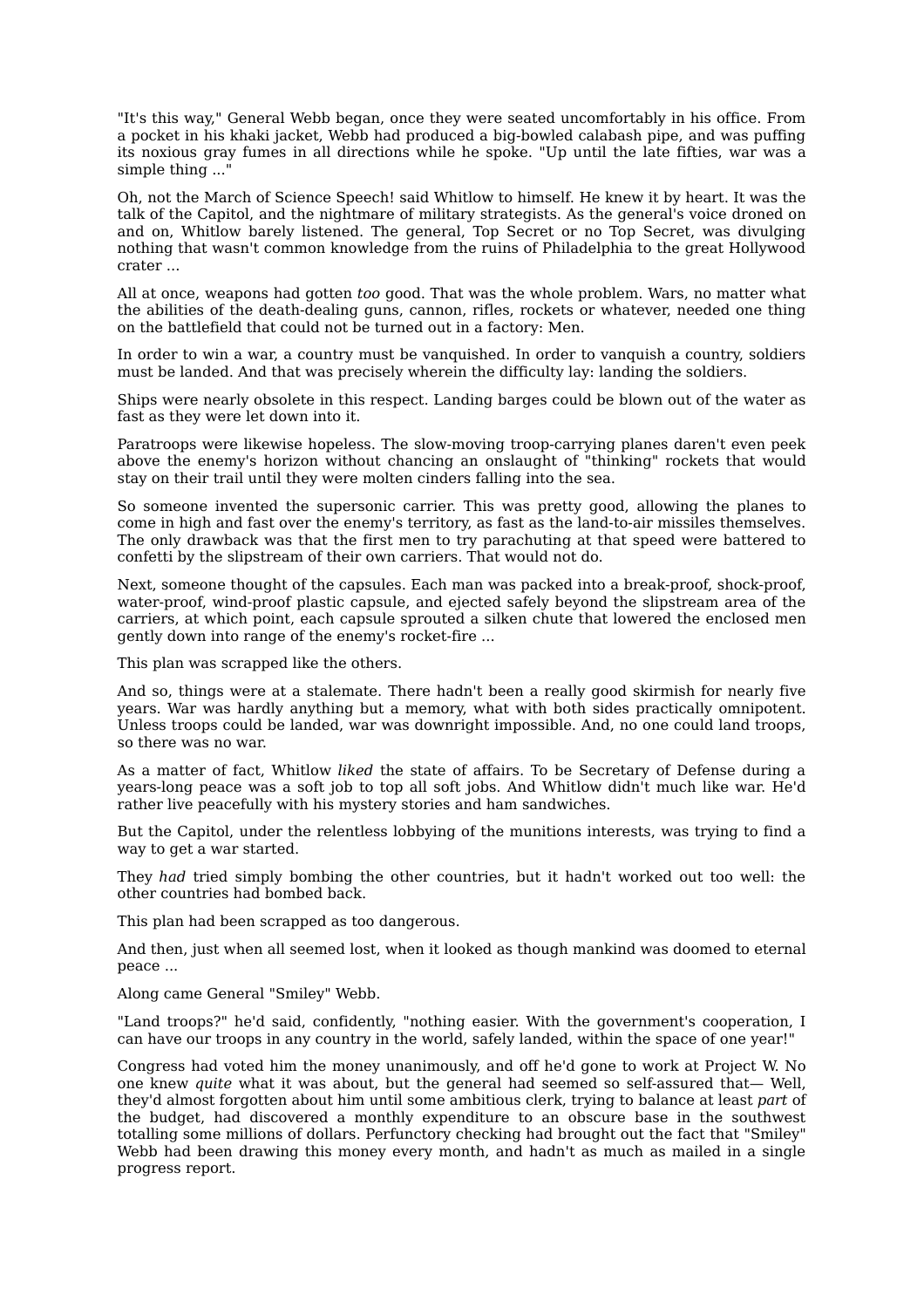There'd been swift phone-calls from Denver to Project W, and, General Webb informed them, not only was all the money to be accounted for, but so was all the time and effort: the project was completed, and about to be tested. Would someone like to come down and watch?

Someone would.

And thus it was that James Whitlow, with mystery stories and ham sandwich, had taken the first plane from the Capitol ...

"... when all at once, I thought: Speed! Endurance! *That* is the problem!" said Webb, breaking in on Whitlow's reverie.

"I beg your pardon?" said the Secretary of Defense.

Webb whacked the dottle out of his pipe into a meaty palm, tossed the smoking cinders rather carelessly into a waste-basket, and leaned forward to confront the other man face to face, their noses almost nudging.

"Why are parachutes out?" he snapped.

"They go too slow," said Whitlow.

"Why do we use parachutes at all?"

"To keep the men from getting killed by the fall."

"Why does a fall kill the men?"

"It— It breaks their bones and stuff."

"*Bah!*" Webb scoffed.

"Bah?" reiterated Whitlow. "Bah?"

"Certainly bah!" said the general. "All it takes is a little training."

"All *what* takes?" said Whitlow, helplessly.

"Falling, man, falling!" the general boomed. "If a man can fall safely from ten feet— Why not from ten times ten feet!?"

"Because," said Whitlow, "increasing height accelerates the *rate* of falling, and—"

"*Poppycock!*" the general roared.

"Yes, sir," said Whitlow, somewhat cowed.

"Muscle-building. That's the secret. Endurance. Stress. Strain. Tension."

"If— If you say so ..." said Whitlow, slumping lower and lower in his chair as the general's massive form leaned precariously over him. "But-"

"Of *course* you are puzzled," said the general, suddenly chummy. "Anyone would be. Until they realized the use to which I've put the Whirligig!"

"Yes. Yes, I suppose so ..." said Whitlow, thinking longingly of his ham sandwich, and its crunchy, moist green smear of pickle relish.

"The first day—" said General Webb, "it revolved at *one* gravity! They withstood it!"

"What did? Who withstood? When?" asked Whitlow, with much confusion.

"The men!" said the general, irritably. "The men in the Whirligig!"

Whitlow jerked bolt upright. "There are *men* in that thing?" It's not possible, he thought.

"Of course," said Webb, soothingly. "But they're all right. They've been in there for thirty days, whirling around at one gravity more each day. We have constant telephone communication with them. They're all feeling fine, just fine."

"But—" Whitlow said, weakly.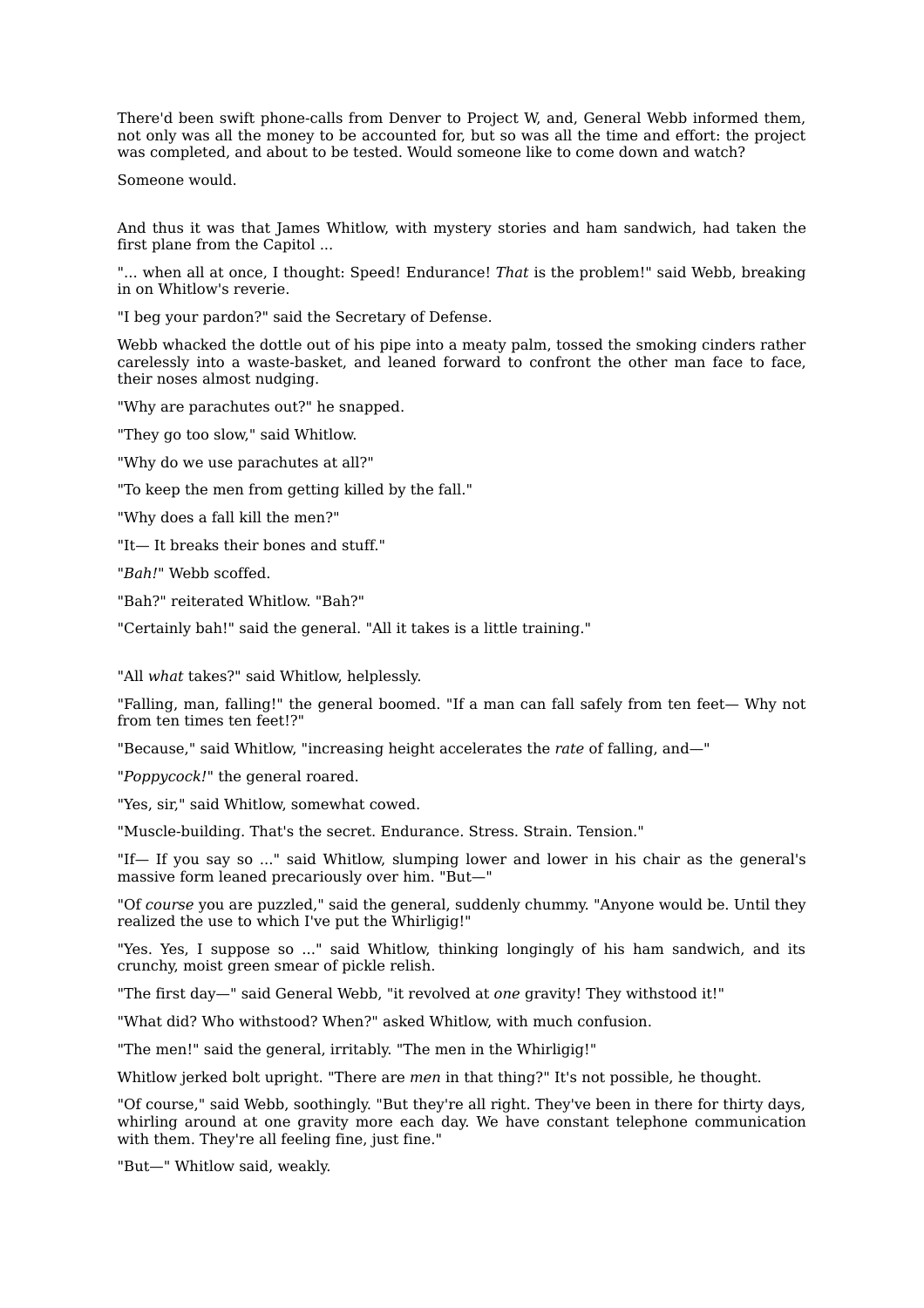General Webb had him firmly by the arm, and was leading him out of the office. "We must get to the stands, man. Operation Human Bomb in ten minutes."

"Bomb?" Whitlow squeaked, scurrying alongside Webb as the larger man strode down the echoing corridor.

"A euphemism, of course," said Webb. "Because they will fall much like a bomb does. But they will not explode! No, they will land, rifles in hand, ready to take over the enemy territory."

"Without parachutes?" Whitlow marveled.

"Exactly," said the general, leading the way out into the blinding desert sunlight. "You see," he remarked, as they strolled toward the heat-shimmering outlines of the reviewing stand, its bunting hanging limp and faded in the dry, breezeless air, "it's really so simple I'm astonished the enemy didn't think of it first. Though, of course, I'm glad they didn't— Ha! ha!" He oozed self-appreciation.

"Ha ha," repeated Whitlow, with little enthusiasm.

"When one is whirled at one gravity, you see, the wall—the outside rim—of the Whirligig, becomes the floor for the men inside. Each day, they have spent up to ten hours doing nothing but deep knee-bends, and eating high protein foods. Their legs will be able to withstand *any* force of landing. If they can do deep knee-bends at thirty gravities—during which, of course, each of them weighed nearly three tons—they can jump from any height and survive. Good, huh?"

Whitlow was worried as they clambered up into the stands. There seemed to be no one about but the two of them.

"Who else is coming?" he asked.

"Just us," said Webb. "I'm the only one with a clearance high enough to watch this. You're only here because you're *my* guest."

"But—" said Whitlow, observing the heat-baked wide-open spaces extending on all sides of the reviewing stand and bull's-eye, "the men on this base can surely watch from almost anywhere not beyond the horizon."

"They'd *better* not!" was the general's only comment.

"Well," said Whitlow, "what happens now?"

"The men that were in that Whirligig have—since you and I went to my office to chat—been transported to the airfield, from which point they were taken aloft—" he consulted his watch, "five minutes, and fifty-five-point-six seconds ago."

"And?" asked Whitlow, casually unbuckling the straps of his brief case and slipping out his sandwich.

"The plane will be within bomb vector of this target in just ten seconds!" said Webb, confidently.

Whitlow listened, for the next nine seconds, then, right on schedule, he heard the muted droning of a plane, high up. Webb joggled him with an elbow. "They'll fall faster than any known enemy weapon can track them," he said, smugly.

"That's fortunate," said Whitlow, munching desultorily at his sandwich. "Bud dere's wud thig budduhs bee."

"Hmmf?" asked the general.

Whitlow swallowed hastily. "I say, there's one thing bothers me."

"What's that?" asked the general.

"Well, it's just that gravity is centripetal, you know, and the Whirligig is centrifugal. I wondered if it might not make some sort of difference?"

"Bah!" said General Webb. "Just a minor detail."

"If you say so," Whitlow shrugged.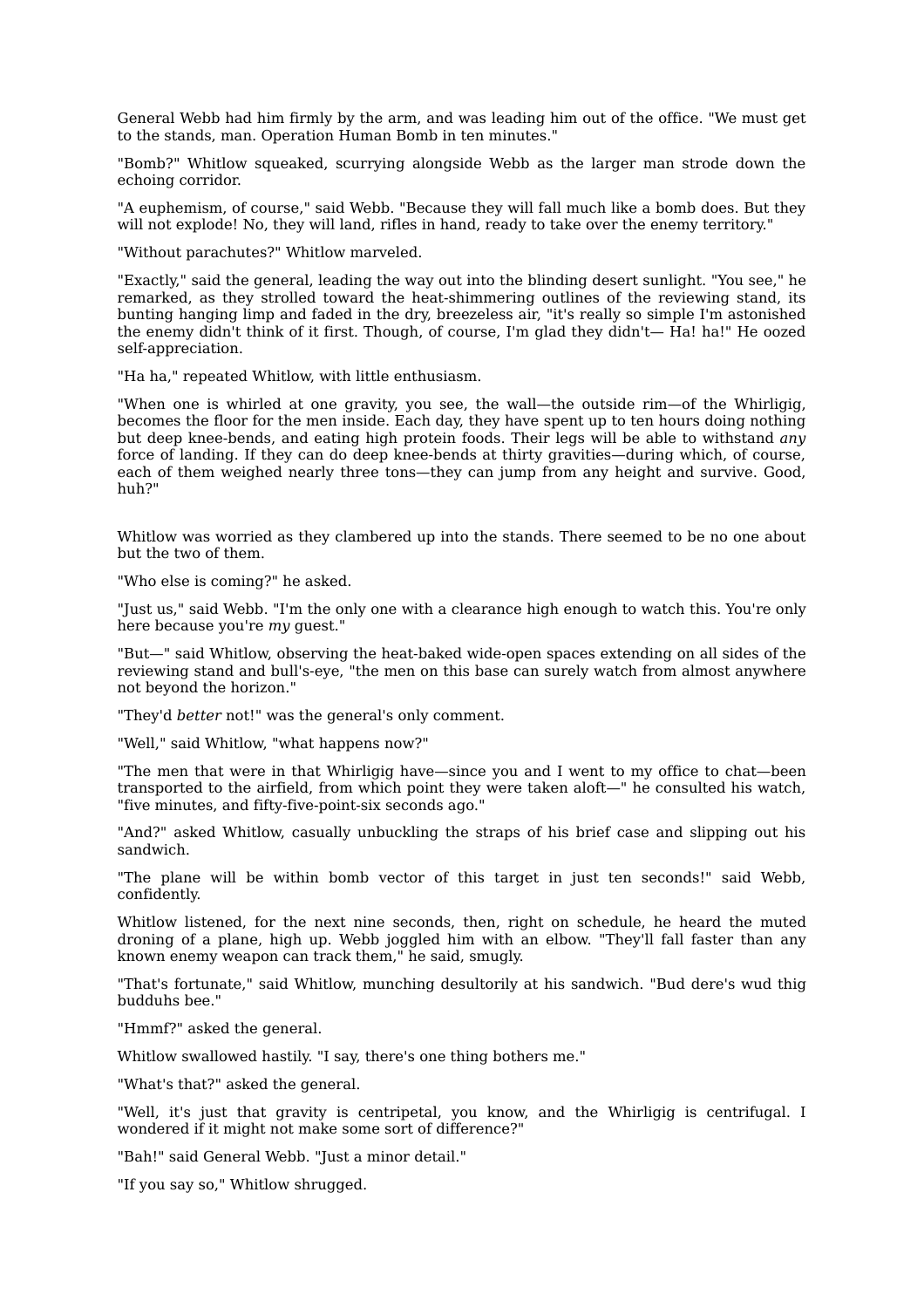"There they come!" shouted the general, jumping to his feet.

Whitlow, despite his misgivings, found that he, too, was on his feet, staring skyward at the tiny dots that were detaching themselves from the shining bulk of the carrier plane. As he watched, his heart beating madly, the dots grew bigger, and soon, awfully soon, they could be distinguished as man-shaped, too.

"There's— There's something wrong!" said the general. "What's that they're all shouting? It *should* be 'Geronimo' ..."

Whitlow listened. "It sounds more like 'Eeeeeyaaaaa'," he said.

And it was.

The sound grew from a distant mumble to a shrieking roar, and the next thing, each man had landed upon the concrete-and-paint bull's-eye before the reviewing stand.

Whitlow sighed and re-buckled his brief case.

The general moaned and fainted.

And the men of the Whirligig, all of whom had landed on the target head-first, did nothing, their magnificently muscled legs waving idly in a sudden gentle gust of desert breeze.

## **THE END**

**Transcriber's Note:** This etext was produced from *Amazing Stories* November 1959. Extensive research did not uncover any evidence that the U.S. copyright on this publication was renewed. Minor spelling and typographical errors have been corrected without note.

End of the Project Gutenberg EBook of Minor Detail, by John Michael Sharkey

\*\*\* END OF THIS PROJECT GUTENBERG EBOOK MINOR DETAIL \*\*\*

\*\*\*\*\* This file should be named 28156-h.htm or 28156-h.zip \*\*\*\*\* This and all associated files of various formats will be found in: http://www.gutenberg.org/2/8/1/5/28156/

Produced by Greg Weeks, Stephen Blundell and the Online Distributed Proofreading Team at http://www.pgdp.net

Updated editions will replace the previous one--the old editions will be renamed.

Creating the works from public domain print editions means that no one owns a United States copyright in these works, so the Foundation (and you!) can copy and distribute it in the United States without permission and without paying copyright royalties. Special rules, set forth in the General Terms of Use part of this license, apply to copying and distributing Project Gutenberg-tm electronic works to protect the PROJECT GUTENBERG-tm concept and trademark. Project Gutenberg is a registered trademark, and may not be used if you charge for the eBooks, unless you receive specific permission. If you do not charge anything for copies of this eBook, complying with the rules is very easy. You may use this eBook for nearly any purpose such as creation of derivative works, reports, performances and research. They may be modified and printed and given away--you may do practically ANYTHING with public domain eBooks. Redistribution is subject to the trademark license, especially commercial redistribution.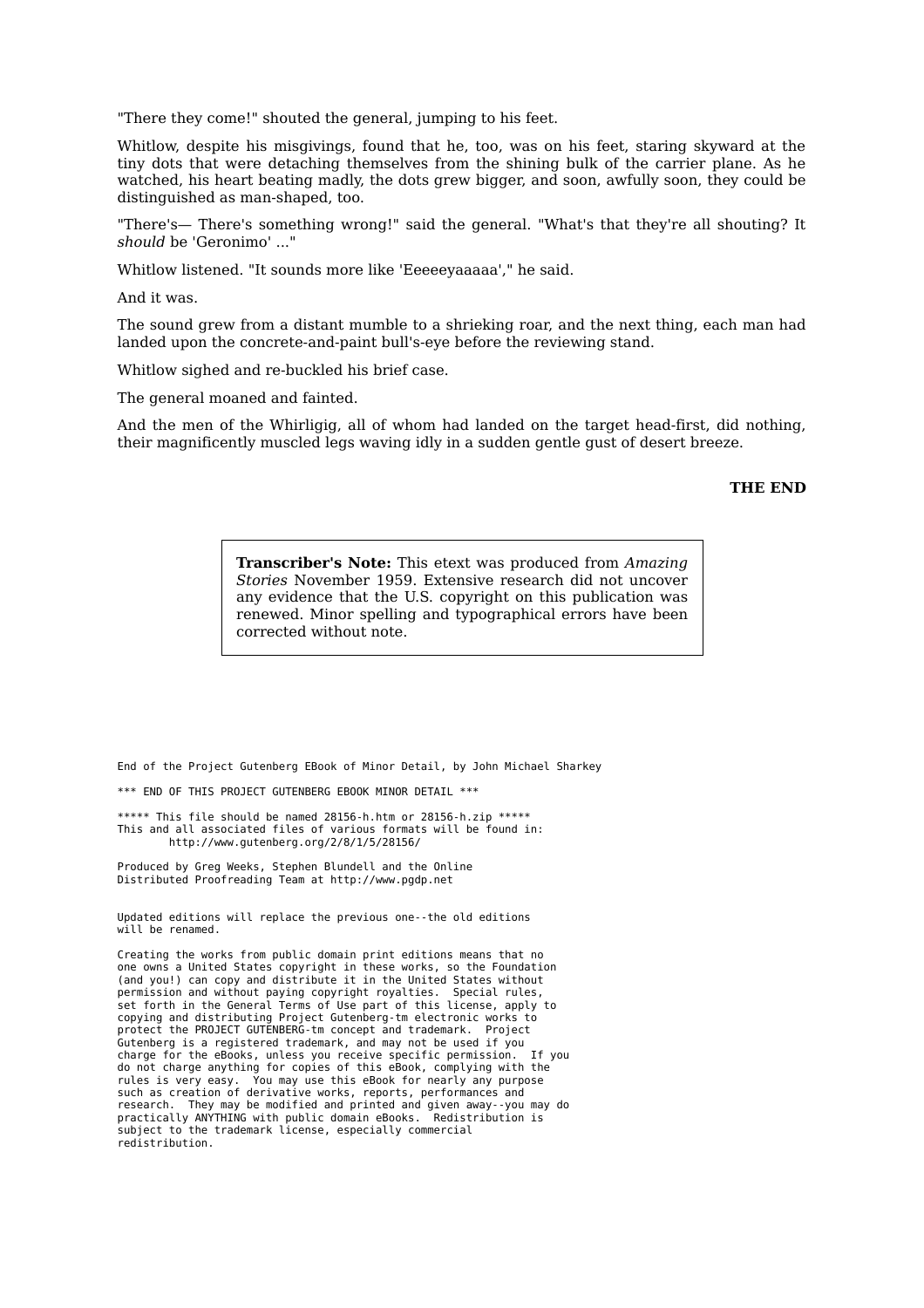\*\*\* START: FULL LICENSE \*\*\*

THE FULL PROJECT GUTENBERG LICENSE PLEASE READ THIS BEFORE YOU DISTRIBUTE OR USE THIS WORK

To protect the Project Gutenberg-tm mission of promoting the free distribution of electronic works, by using or distributing this work (or any other work associated in any way with the phrase "Project Gutenberg"), you agree to comply with all the terms of the Full Project Gutenberg-tm License (available with this file or online at http://gutenberg.net/license).

Section 1. General Terms of Use and Redistributing Project Gutenberg-tm electronic works

1.A. By reading or using any part of this Project Gutenberg-tm electronic work, you indicate that you have read, understand, agree to and accept all the terms of this license and intellectual property (trademark/copyright) agreement. If you do not agree to abide by all the terms of this agreement, you must cease using and return or destroy all copies of Project Gutenberg-tm electronic works in your possession. If you paid a fee for obtaining a copy of or access to a Project Gutenberg-tm electronic work and you do not agree to be bound by the terms of this agreement, you may obtain a refund from the person or entity to whom you paid the fee as set forth in paragraph 1.E.8.

1.B. "Project Gutenberg" is a registered trademark. It may only be used on or associated in any way with an electronic work by people who agree to be bound by the terms of this agreement. There are a few things that you can do with most Project Gutenberg-tm electronic works even without complying with the full terms of this agreement. See paragraph 1.C below. There are a lot of things you can do with Project Gutenberg-tm electronic works if you follow the terms of this agreement and help preserve free future access to Project Gutenberg-tm electronic works. See paragraph 1.E below.

The Project Gutenberg Literary Archive Foundation ("the Foundation" or PGLAF), owns a compilation copyright in the collection of Project Gutenberg-tm electronic works. Nearly all the individual works in the collection are in the public domain in the United States. If an individual work is in the public domain in the United States and you are located in the United States, we do not claim a right to prevent you from copying, distributing, performing, displaying or creating derivative works based on the work as long as all references to Project Gutenberg are removed. Of course, we hope that you will support the Project Gutenberg-tm mission of promoting free access to electronic works by freely sharing Project Gutenberg-tm works in compliance with the terms of this agreement for keeping the Project Gutenberg-tm name associated with the work. You can easily comply with the terms of this agreement by keeping this work in the same format with its attached full Project Gutenberg-tm License when you share it without charge with others.

1.D. The copyright laws of the place where you are located also govern what you can do with this work. Copyright laws in most countries are in a constant state of change. If you are outside the United States, check the laws of your country in addition to the terms of this agreement before downloading, copying, displaying, performing, distributing or creating derivative works based on this work or any other Project Gutenberg-tm work. The Foundation makes no representations concerning the copyright status of any work in any country outside the United States.

1.E. Unless you have removed all references to Project Gutenberg:

1.E.1. The following sentence, with active links to, or other immediate access to, the full Project Gutenberg-tm License must appear prominently whenever any copy of a Project Gutenberg-tm work (any work on which the phrase "Project Gutenberg" appears, or with which the phrase "Project Gutenberg" is associated) is accessed, displayed, performed, viewed, copied or distributed:

This eBook is for the use of anyone anywhere at no cost and with almost no restrictions whatsoever. You may copy it, give it away or re-use it under the terms of the Project Gutenberg License included with this eBook or online at www.gutenberg.net

1.E.2. If an individual Project Gutenberg-tm electronic work is derived from the public domain (does not contain a notice indicating that it is posted with permission of the copyright holder), the work can be copied and distributed to anyone in the United States without paying any fees or charges. If you are redistributing or providing access to a work with the phrase "Project Gutenberg" associated with or appearing on the work, you must comply either with the requirements of paragraphs 1.E.1 through 1.E.7 or obtain permission for the use of the work and the Project Gutenberg-tm trademark as set forth in paragraphs 1.E.8 or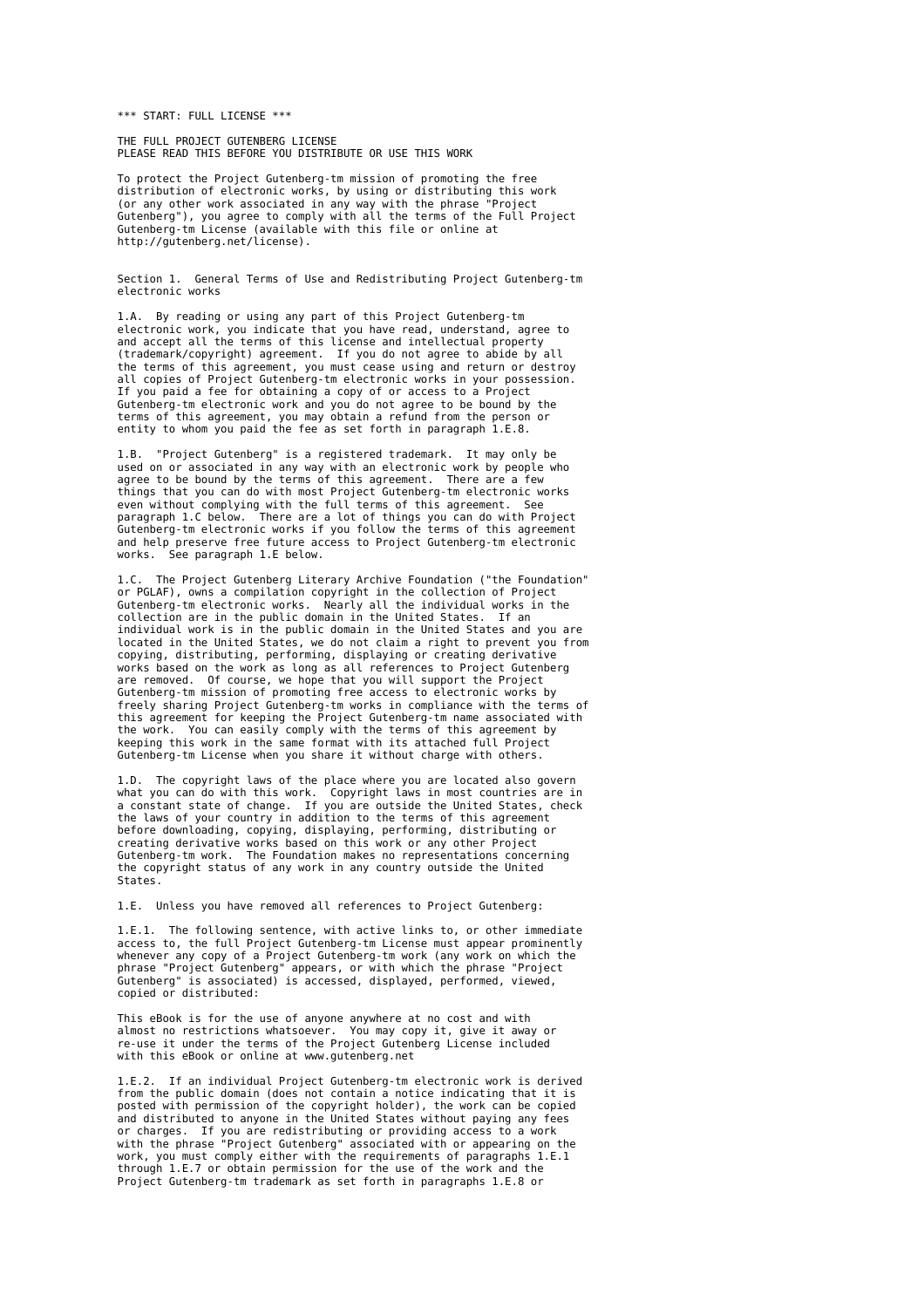1.E.9.

1.E.3. If an individual Project Gutenberg-tm electronic work is posted with the permission of the copyright holder, your use and distribution must comply with both paragraphs 1.E.1 through 1.E.7 and any additional terms imposed by the copyright holder. Additional terms will be linked to the Project Gutenberg-tm License for all works posted with the permission of the copyright holder found at the beginning of this work.

1.E.4. Do not unlink or detach or remove the full Project Gutenberg-tm License terms from this work, or any files containing a part of this work or any other work associated with Project Gutenberg-tm.

1.E.5. Do not copy, display, perform, distribute or redistribute this electronic work, or any part of this electronic work, without prominently displaying the sentence set forth in paragraph 1.E.1 with active links or immediate access to the full terms of the Project Gutenberg-tm License.

1.E.6. You may convert to and distribute this work in any binary, compressed, marked up, nonproprietary or proprietary form, including any word processing or hypertext form. However, if you provide access to or distribute copies of a Project Gutenberg-tm work in a format other than "Plain Vanilla ASCII" or other format used in the official version posted on the official Project Gutenberg-tm web site (www.gutenberg.net), you must, at no additional cost, fee or expense to the user, provide a copy, a means of exporting a copy, or a means of obtaining a copy upon request, of the work in its original "Plain Vanilla ASCII" or other form. Any alternate format must include the full Project Gutenberg-tm License as specified in paragraph 1.E.1.

1.E.7. Do not charge a fee for access to, viewing, displaying, performing, copying or distributing any Project Gutenberg-tm works unless you comply with paragraph 1.E.8 or 1.E.9.

1.E.8. You may charge a reasonable fee for copies of or providing access to or distributing Project Gutenberg-tm electronic works provided that

- You pay a royalty fee of 20% of the gross profits you derive from the use of Project Gutenberg-tm works calculated using the method you already use to calculate your applicable taxes. The fee is owed to the owner of the Project Gutenberg-tm trademark, but he has agreed to donate royalties under this paragraph to the Project Gutenberg Literary Archive Foundation. Royalty payments must be paid within 60 days following each date on which you prepare (or are legally required to prepare) your periodic tax returns. Royalty payments should be clearly marked as such and sent to the Project Gutenberg Literary Archive Foundation at the address specified in Section 4, "Information about donations to the Project Gutenberg Literary Archive Foundation."
- You provide a full refund of any money paid by a user who notifies you in writing (or by e-mail) within 30 days of receipt that s/he does not agree to the terms of the full Project Gutenberg-tm License. You must require such a user to return or destroy all copies of the works possessed in a physical medium and discontinue all use of and all access to other copies of Project Gutenberg-tm works.
- You provide, in accordance with paragraph 1.F.3, a full refund of any money paid for a work or a replacement copy, if a defect in the electronic work is discovered and reported to you within 90 days of receipt of the work.
- You comply with all other terms of this agreement for free distribution of Project Gutenberg-tm works.

1.E.9. If you wish to charge a fee or distribute a Project Gutenberg-tm electronic work or group of works on different terms than are set forth in this agreement, you must obtain permission in writing from both the Project Gutenberg Literary Archive Foundation and Michael Hart, the owner of the Project Gutenberg-tm trademark. Contact the Foundation as set forth in Section 3 below.

1.F.

1.F.1. Project Gutenberg volunteers and employees expend considerable effort to identify, do copyright research on, transcribe and proofread public domain works in creating the Project Gutenberg-tm collection. Despite these efforts, Project Gutenberg-tm electronic works, and the medium on which they may be stored, may contain "Defects," such as, but not limited to, incomplete, inaccurate or corrupt data, transcription errors, a copyright or other intellectual property infringement, a defective or damaged disk or other medium, a computer virus, or computer codes that damage or cannot be read by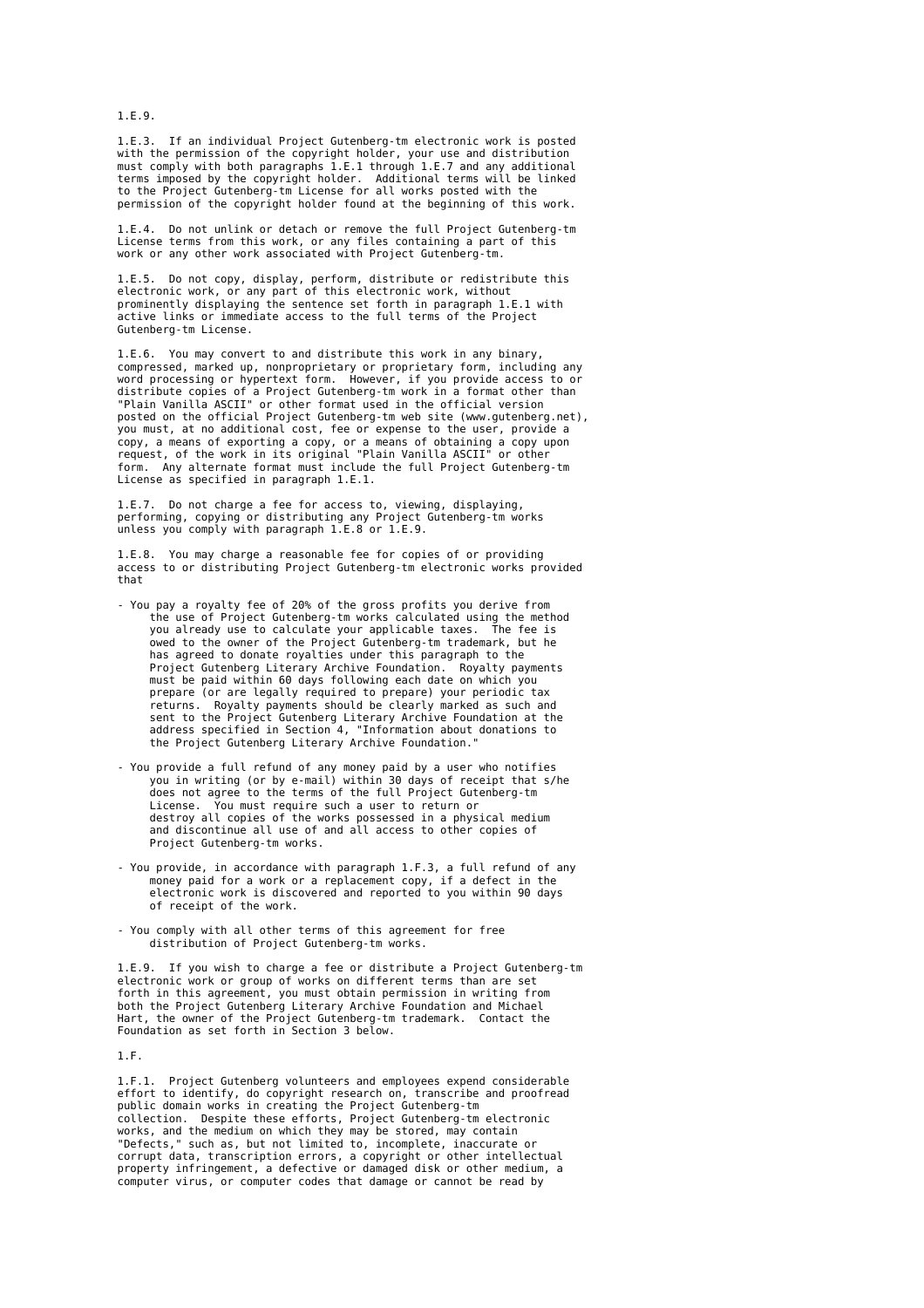your equipment.

1.F.2. LIMITED WARRANTY, DISCLAIMER OF DAMAGES - Except for the "Right of Replacement or Refund" described in paragraph 1.F.3, the Project Gutenberg Literary Archive Foundation, the owner of the Project Gutenberg-tm trademark, and any other party distributing a Project Gutenberg-tm electronic work under this agreement, disclaim all liability to you for damages, costs and expenses, including legal fees. YOU AGREE THAT YOU HAVE NO REMEDIES FOR NEGLIGENCE, STRICT LIABILITY, BREACH OF WARRANTY OR BREACH OF CONTRACT EXCEPT THOSE PROVIDED IN PARAGRAPH F3. YOU AGREE THAT THE FOUNDATION, THE TRADEMARK OWNER, AND ANY DISTRIBUTOR UNDER THIS AGREEMENT WILL NOT BE LIABLE TO YOU FOR ACTUAL, DIRECT, INDIRECT, CONSEQUENTIAL, PUNITIVE OR INCIDENTAL DAMAGES EVEN IF YOU GIVE NOTICE OF THE POSSIBILITY OF SUCH DAMAGE.

1.F.3. LIMITED RIGHT OF REPLACEMENT OR REFUND - If you discover a defect in this electronic work within 90 days of receiving it, you can receive a refund of the money (if any) you paid for it by sending a written explanation to the person you received the work from. If you received the work on a physical medium, you must return the medium with your written explanation. The person or entity that provided you with the defective work may elect to provide a replacement copy in lieu of a refund. If you received the work electronically, the person or entity providing it to you may choose to give you a second opportunity to receive the work electronically in lieu of a refund. If the second copy is also defective, you may demand a refund in writing without further opportunities to fix the problem.

1.F.4. Except for the limited right of replacement or refund set forth in paragraph 1.F.3, this work is provided to you 'AS-IS' WITH NO OTHER WARRANTIES OF ANY KIND, EXPRESS OR IMPLIED, INCLUDING BUT NOT LIMITED TO WARRANTIES OF MERCHANTIBILITY OR FITNESS FOR ANY PURPOSE.

1.F.5. Some states do not allow disclaimers of certain implied warranties or the exclusion or limitation of certain types of damages. If any disclaimer or limitation set forth in this agreement violates the law of the state applicable to this agreement, the agreement shall be interpreted to make the maximum disclaimer or limitation permitted by the applicable state law. The invalidity or unenforceability of any provision of this agreement shall not void the remaining provisions.

1.F.6. INDEMNITY - You agree to indemnify and hold the Foundation, the trademark owner, any agent or employee of the Foundation, anyone providing copies of Project Gutenberg-tm electronic works in accordance with this agreement, and any volunteers associated with the production, promotion and distribution of Project Gutenberg-tm electronic works, harmless from all liability, costs and expenses, including legal fees, that arise directly or indirectly from any of the following which you do or cause to occur: (a) distribution of this or any Project Gutenberg-tm work, (b) alteration, modification, or additions or deletions to any Project Gutenberg-tm work, and (c) any Defect you cause.

Section 2. Information about the Mission of Project Gutenberg-tm

Project Gutenberg-tm is synonymous with the free distribution of electronic works in formats readable by the widest variety of computers including obsolete, old, middle-aged and new computers. It exists because of the efforts of hundreds of volunteers and donations from people in all walks of life.

Volunteers and financial support to provide volunteers with the assistance they need are critical to reaching Project Gutenberg-tm's goals and ensuring that the Project Gutenberg-tm collection will remain freely available for generations to come. In 2001, the Project Gutenberg Literary Archive Foundation was created to provide a secure and permanent future for Project Gutenberg-tm and future generations. To learn more about the Project Gutenberg Literary Archive Foundation and how your efforts and donations can help, see Sections 3 and 4 and the Foundation web page at http://www.pglaf.org.

Section 3. Information about the Project Gutenberg Literary Archive Foundation

The Project Gutenberg Literary Archive Foundation is a non profit  $501(c)(3)$  educational corporation organized under the laws of the state of Mississippi and granted tax exempt status by the Internal Revenue Service. The Foundation's EIN or federal tax identification number is 64-6221541. Its 501(c)(3) letter is posted at http://pglaf.org/fundraising. Contributions to the Project Gutenberg Literary Archive Foundation are tax deductible to the full extent permitted by U.S. federal laws and your state's laws.

The Foundation's principal office is located at 4557 Melan Dr. S.